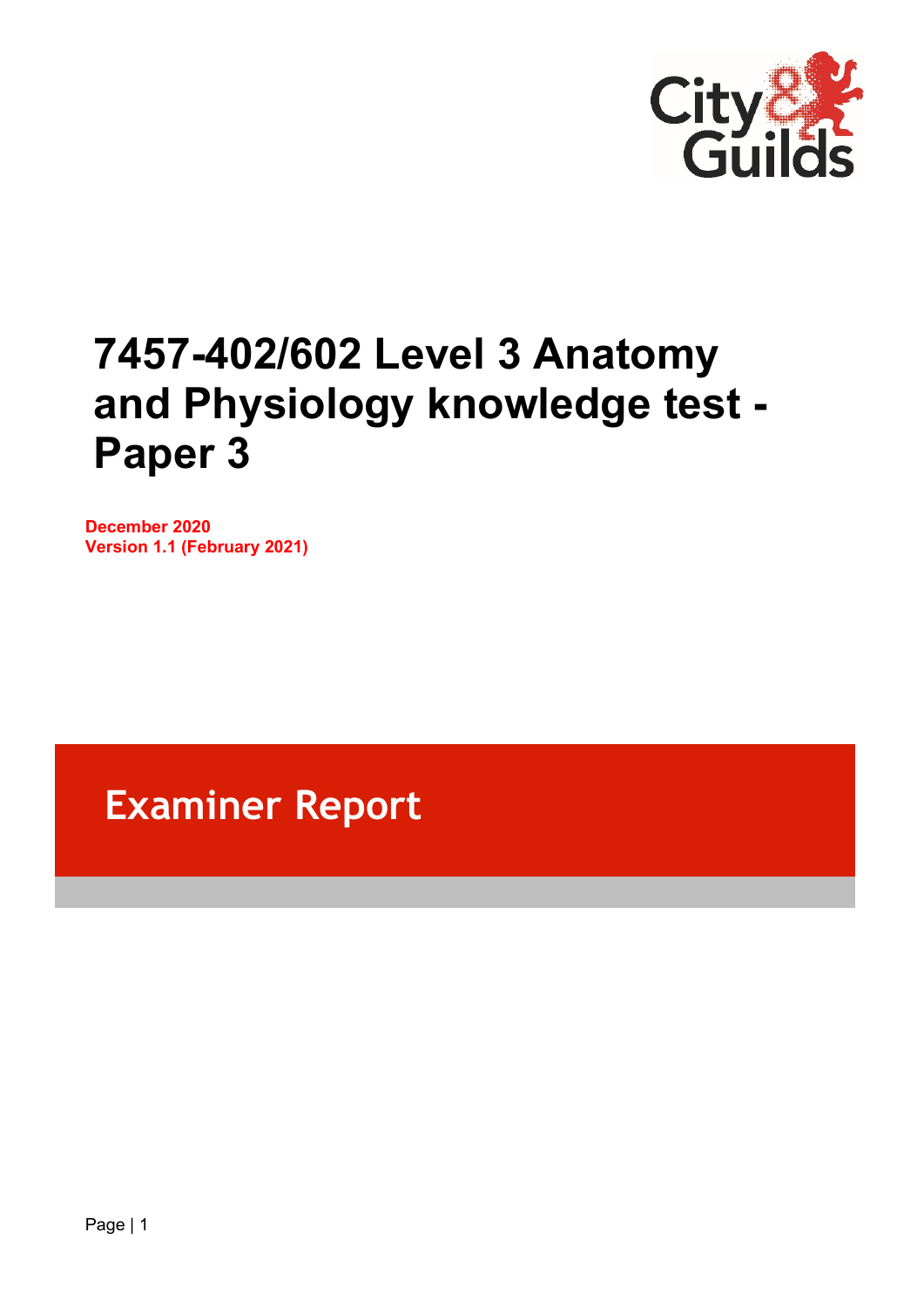| <b>Version</b>      | <b>Amendment type</b>                                          | <b>Section</b>                      |
|---------------------|----------------------------------------------------------------|-------------------------------------|
| 1.0 (February 2021) | Document created and published                                 | All                                 |
| 1.1 (February 2021) | Chief Examiner commentary on candidate<br>performance expanded | <b>Chief Examiner</b><br>commentary |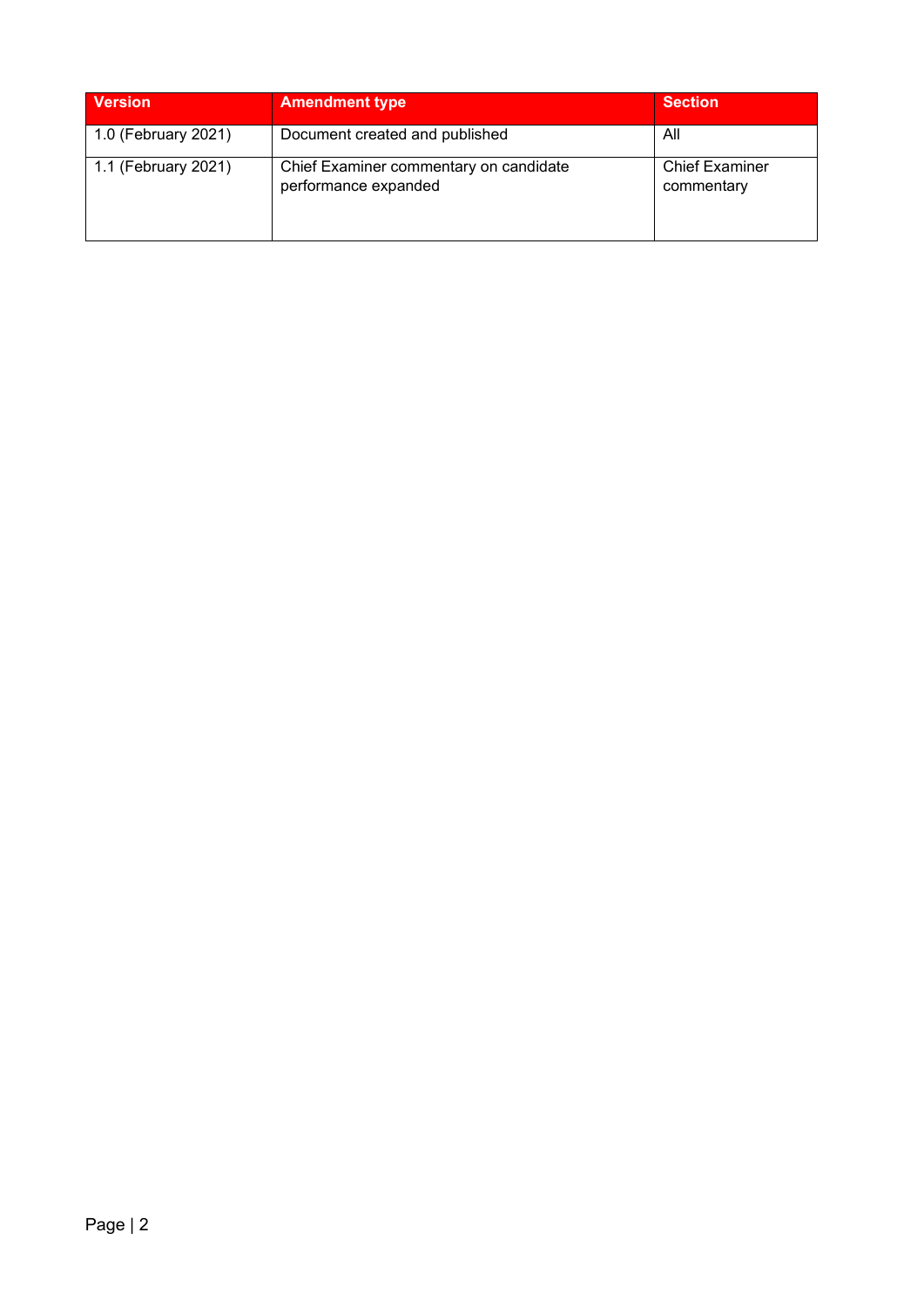### **Contents**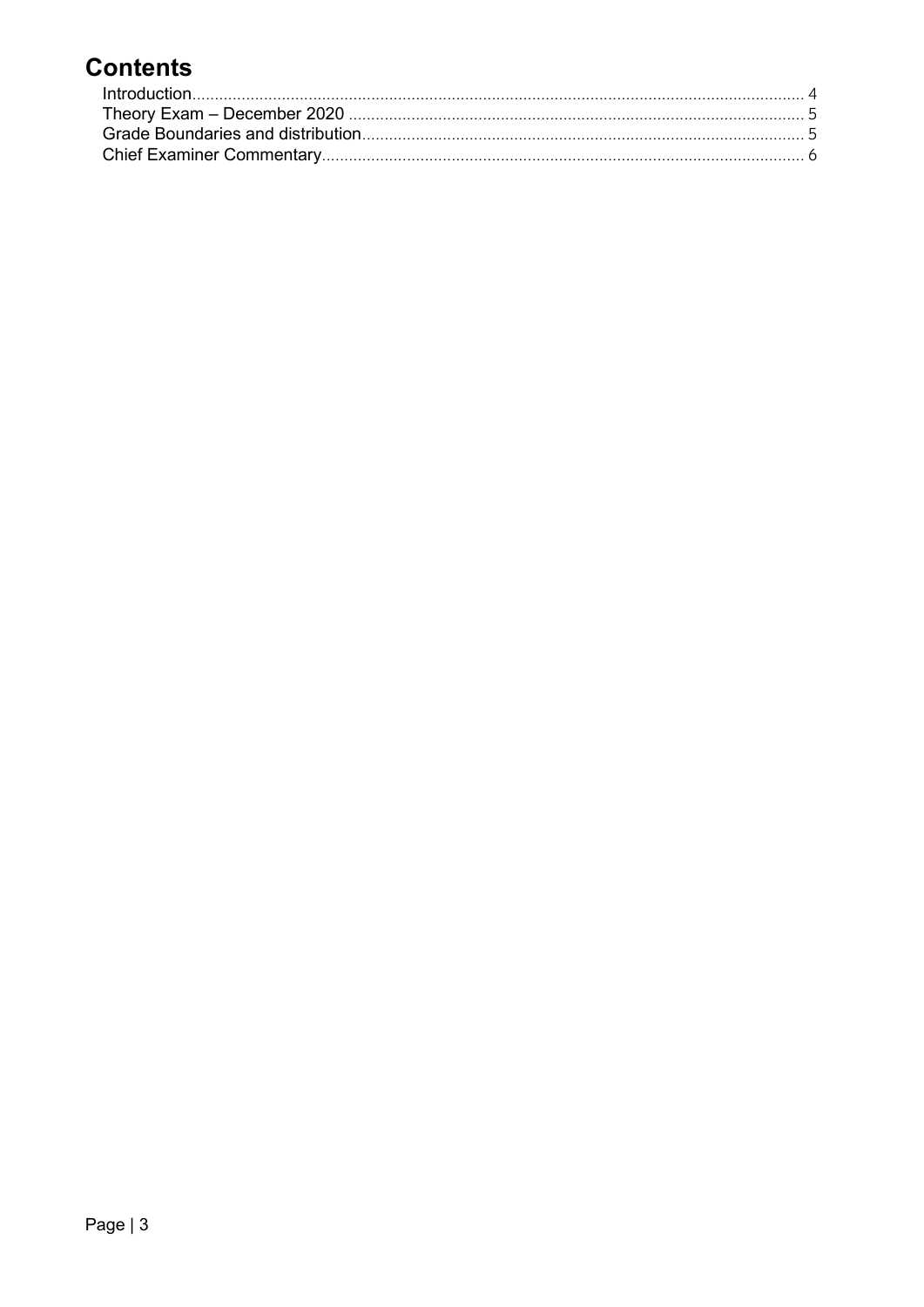### <span id="page-3-0"></span>**Introduction**

This document has been prepared by the Chief Examiner, it is designed to be used as a feedback tool for centres to use in order to enhance teaching and preparation for assessment. It is advised that this document be referred to when preparing to teach and then again when candidates are preparing to sit examinations.

This report provides general commentary on candidate performance and highlights common themes in relation to the technical aspects explored within the assessment, giving areas of strengths and weakness demonstrated by the cohort of candidates who sat the **December 2020** examination series. It will explain aspects which caused difficulty and potentially why the difficulties arose, whether it was caused by a lack of knowledge, incorrect examination technique or responses that failed to demonstrate the required depth of understanding.

The document provides commentary on the following assessment: **7457-402/602 Level 3 Anatomy and Physiology Knowledge test Paper 3.**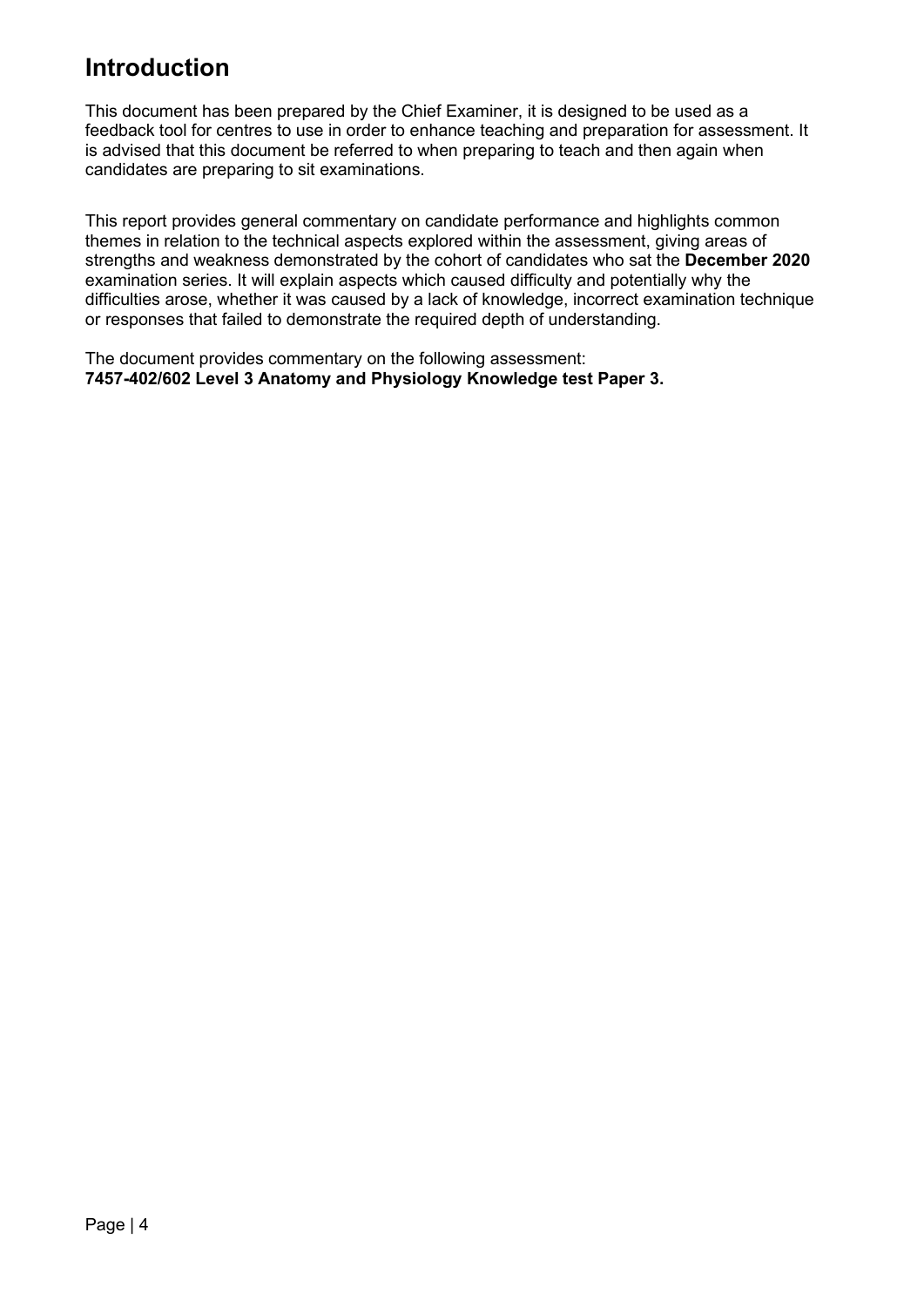### <span id="page-4-0"></span>**Theory Exam – December 2020**

### <span id="page-4-1"></span>**Grade Boundaries and distribution**

Assessment: **7457-402/602** Series: **December 2020**

Below identifies the final grade boundaries for this assessment, as agreed by the awarding panel and the pass rate for this series:

| <b>Total marks available</b> | GΠ  |
|------------------------------|-----|
| Pass mark                    | 32  |
| Pass rate                    | 16% |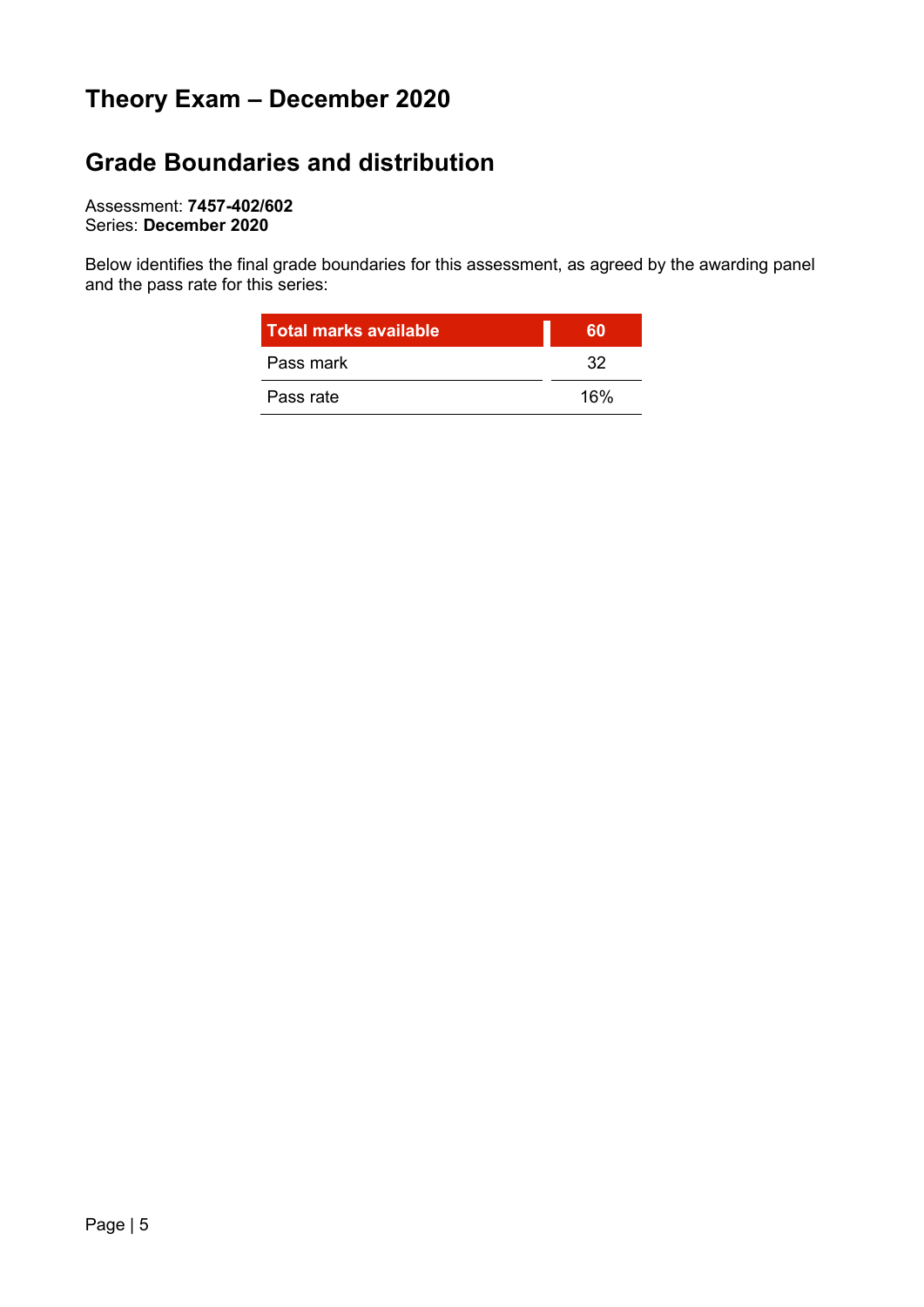### <span id="page-5-0"></span>**Chief Examiner Commentary**

#### **General Comments on Candidate Performance**

#### **Assessment component: 7457-402/602**

#### **Series: December 2020**

The pass mark for the paper was set using a process of professional judgement by technical experts called 'awarding'. Through the awarding process, the pass mark is determined using both quantitative and qualitative evidence (e.g. analysis of candidate's scripts, archived samples of candidate work and statistical evidence). Please note the pass mark may differ for the paper from series to series to take into account differences in the difficulty of the question papers.

The paper was taken by a cohort of 67 on the paper version and 8 on Evolve onscreen version.

Candidate performance on this paper was significantly lower than in previous series – for example, the mean mark achieved by candidates taking the paper-based option was 22.3 compared with 35.9 from the equivalent September series exam. For those taking the paper version, 41% of candidates accessed between 0-20 marks, a significant distance from any likely pass mark. This may in part be due to the large portion of candidate re-sitting the exam who had not achieved a pass grade in previous exam series.

In this exam, candidates mostly responded well to the recall of knowledge questions but less well to the more stretching questions where a depth of understanding was required. For example, Question 1 a) asked for a simple definition of hypothermia for one mark – with almost 90% of candidates awarded the mark. Question 8 in the paper focussed on cranial nerves with six marks available for one part – however, this question was very poorly attempted with candidates demonstrating a lack of understanding, with many candidates leaving this question unanswered. Of the candidates taking the paper option, 45% did not access any marks at all in this question, with none accessing more than four marks.

Candidates will benefit from practising examination techniques when preparing for this examination. Candidates also need to be prepared for the different types and structures of questions included within the paper and need to be familiar with the variety of command verbs. Candidate should ensure they read each question carefully and ensure they respond clearly and directly to the question given in the depth required, as indicated by the command verb and the marks available. There is sample and past paper material as well as an examination guide available which should support candidates in preparing for the demands of this exam.

#### **Areas of strength for the cohort were:**

- General recall of anatomical identification
- Definitions of technical terms.
- Reproductive system

#### **Areas of weakness for the cohort were:**

- Negative feedback
- Hormone action
- Cranial nerves
- Homeostatic mechanism
- Urinary system kidney nephron
- Classification of bones